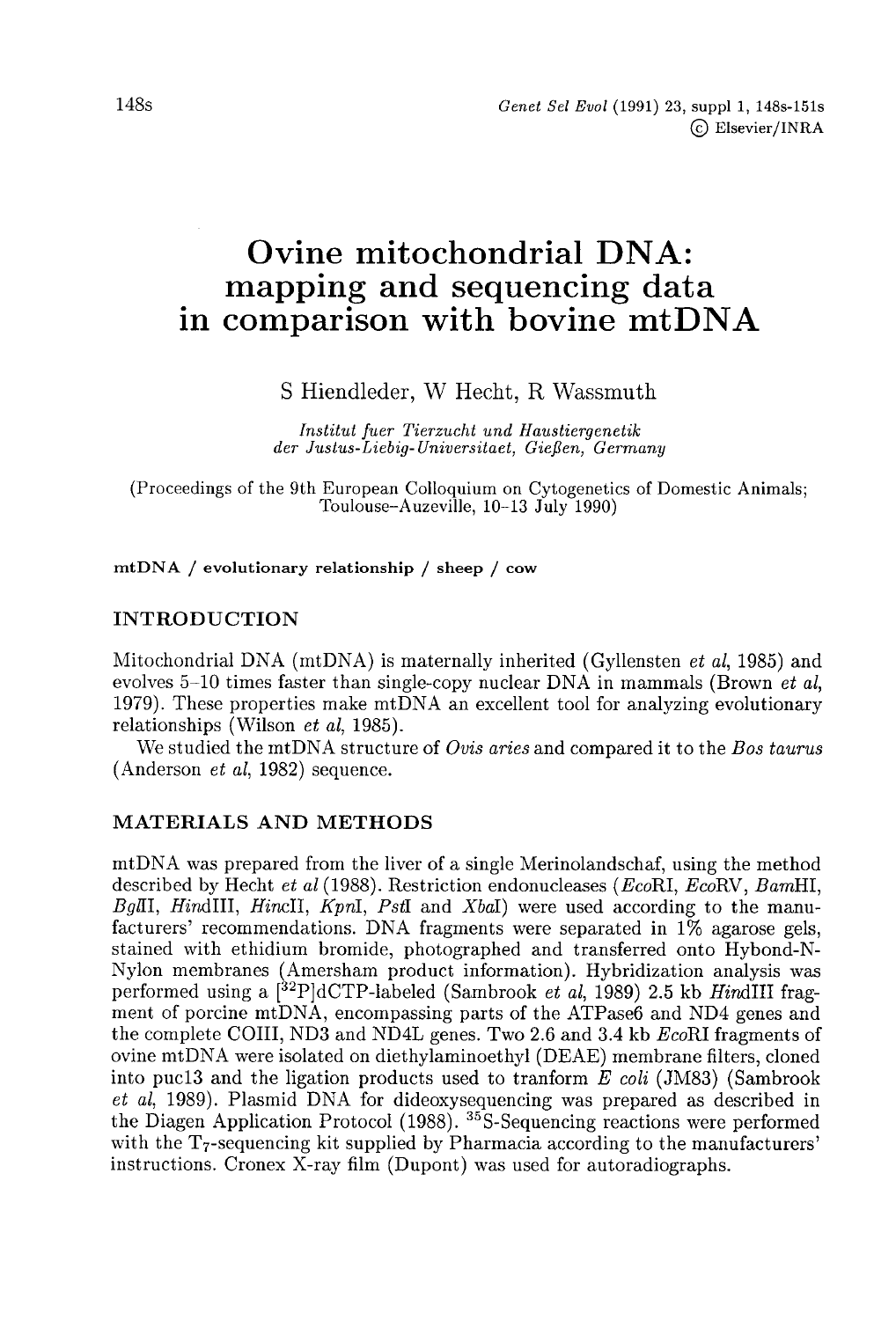#### RESULTS AND DISCUSSION

Total ovine mtDNA as well as cloned fragments were used to map 28 cleavage sites produced by EcoRI, EcoRV, BamHI, BgIII, HindIII, HincII and XbaI by the double-digestion method. Hybridization analysis with a fragment of porcine mtDNA of known gene content along with sequencing data was used for orientation of the map along the bovine sequence (Anderson *et al*, 1982). The 9 enzymes (PstI and of known gene content along with sequencing data was used for orientation of the<br>map along the bovine sequence (Anderson *et al*, 1982). The 9 enzymes (*PstI* and<br>*KpnI* apparently do not cut ovine mtDNA) used, have a tot in bovine mtDNA (there is no EcoRV site in bovine mtDNA). Of the 28 restriction sites observed in the ovine sequence, only 11 are assumed to be present in the bovine sequence (fig 1). The proportion of sites shared is expected to decline as the organisms' DNA sequences diverge. The application of equations 10 and 8 from Nei and Li (1979) to these data yields an estimated sequence divergence of 16.4% between the two species.

Sequencing analysis of the terminals of 2 cloned fragments yielded 1.105 kb of sequence information from ovine mtDNA. Genes partially sequenced were ND5, Cyt.b, ATPase6 and COIII. The comparison of nucleotide and predicted amino acid sequences of the 2 species revealed a clustering of replacement nucleotide substitutions within parts of the sequenced regions of the ND5 (fig 2), Cyt.b and COIII genes (data not shown). Silent substitutions on the other hand seem to be distributed evenly across the sequences. Gene-specific and overall sequence differences are given in table I. The 4 genes showed almost the same rate of nucleotide substitutions, although the COIII (76–79%) and Cyt.b genes (73–74%) were more conserved than the  $ND5$  gene (65-71%), for example, when compared between mouse, cow and human (Anderson *et al*, 1981, 1982; Bibb *et al*, 1981).<br>This was probably a result of partial analysis of the genes. Amino acid replacements were highest in the ND5 gene. The lack of any amino acid replacements in the short stretch of ATPase6 DNA was probably due to the high conservation of this region within the group of species mentioned above.

|  | Gene    | <i>Nucleotides</i><br>sequenced | % of gene        | <i>Nucleotide substitutions</i> |      | Amino acid       |     |  |
|--|---------|---------------------------------|------------------|---------------------------------|------|------------------|-----|--|
|  |         |                                 |                  | $\boldsymbol{n}$                | %    | substitutions    |     |  |
|  |         |                                 |                  |                                 |      | $\boldsymbol{n}$ | X   |  |
|  | ATPase6 | 74                              | 10.9             | 11                              | 14.9 | 0                | 0   |  |
|  | COIII   | 193                             | 24.7             | 30                              | 15.5 | 5                | 7.8 |  |
|  | Cyt.b   | 279                             | 24.6             | 43                              | 15.4 | 6                | 6.5 |  |
|  | ND5     | 559                             | 30.8             | 86                              | 15.4 | 16               | 8.6 |  |
|  | total   | 1105                            | 6.7 <sup>a</sup> | 170                             | 15.4 | 27               | 7.3 |  |

Table I. Sequence differences between ovine and bovine mtDNAs at the nucleotide and predicted amino acid levels.

 $a)$  % of mt genome.

More than 80% of all nucleotide replacements were transitions. This is in accordance with results obtained by Wilson et al (1985) in primates.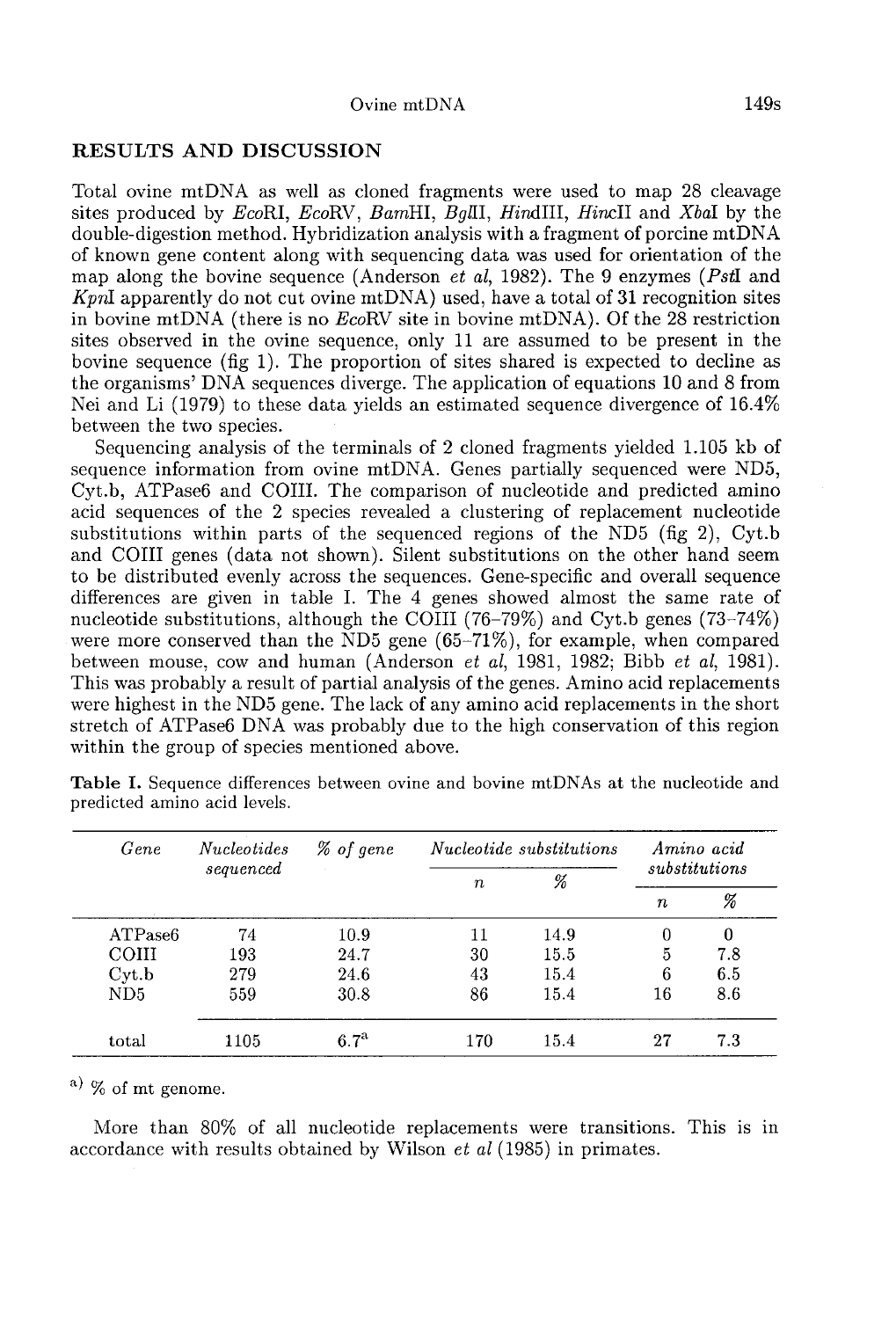

Fig 2. Sequence comparison of ovine mtDNA (ND5 gene region) with the corresponding bovine sequence (Anderson *et al*, 1982; nucleotide positions 12.167-12.410, L-strand). Nucleotide substitutions are denoted by asterisks. are shown.